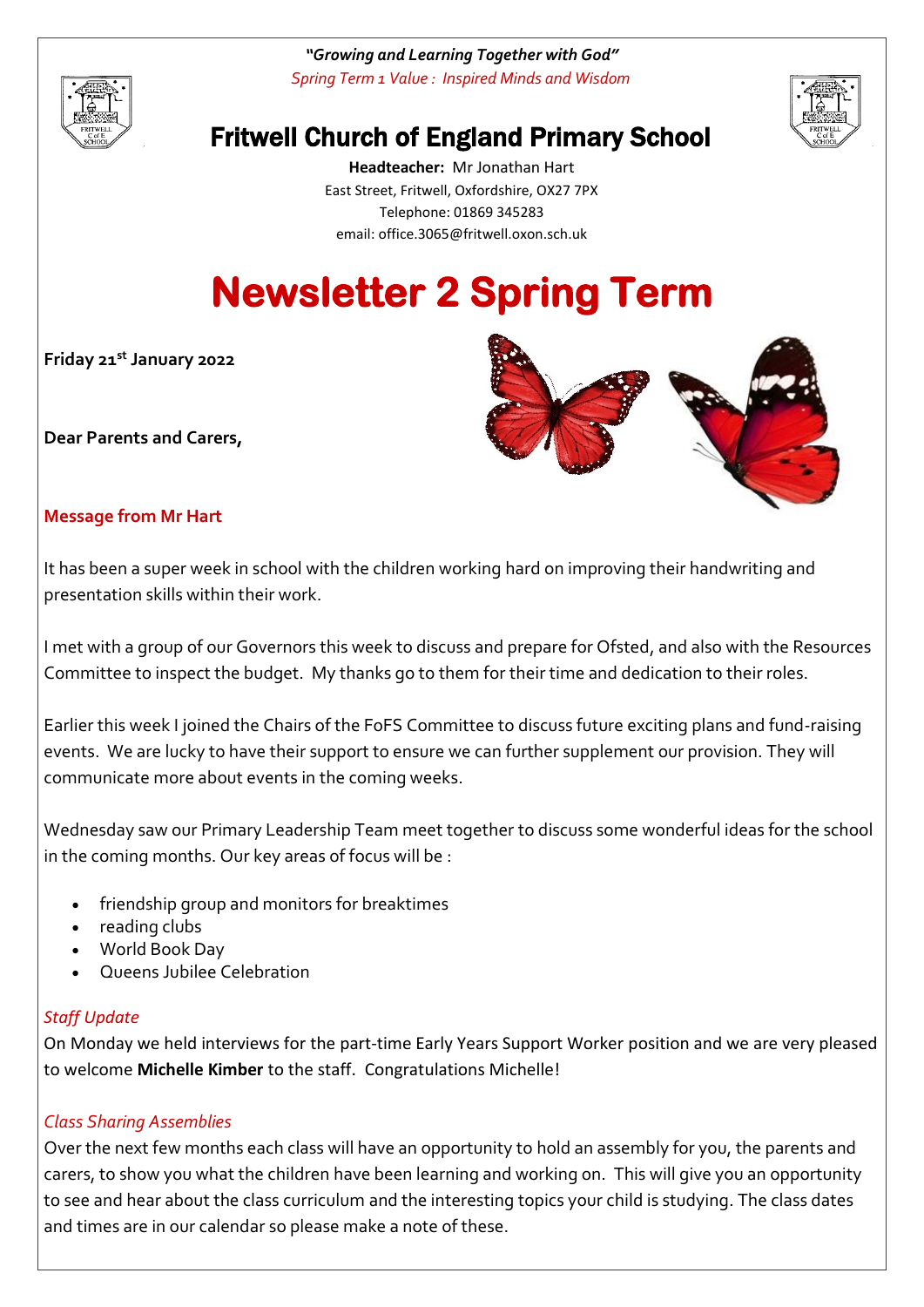#### **Class Activities**

*Tiddlers & Minnows*





The Tiddlers and Minnows have mostly been learning about African animals. They started the week by going on a virtual Safari; they saw zebras, elephants, lions, cheetahs, buffaloes, and many other animals in their natural habitat. After the safari they started finding out facts about some of these animals. The Minnows then used their Phonics skills to write a simple sentence about one of these animals.



In Maths, the Minnows have been exploring different ways to represent the numbers 6 and 7 and examining the smaller numbers that make up these numbers. The Tiddlers have been singing a range of counting songs and deepening their ability to recall numbers in order.



# *Sticklebacks*

The Sticklebacks had a great history workshop on Zoom yesterday where the children impersonated historical detectives, looking at maps and city data to find out if what they had learnt had really happened.







# *Seahorses*

This week Seahorses have been investigating if things are dead, alive, or have never been alive.

They have also explored what the climate is like, and how it changes across the Americas.



# *Stingrays*

Stingrays have been busy focusing on developing ideas for the adventure stories they will be writing next week. Using a 'conscience alley' activity they explored the feelings of the two characters, Tranio and Livia, in the book 'Escape from Pompeii'. They then had fun using the parachute to help re-enact the eruption of Vesuvius and imagine



what it would have been like to be covered in ash and lava. Hopefully they will be able to use these ideas to help create their own escape story.

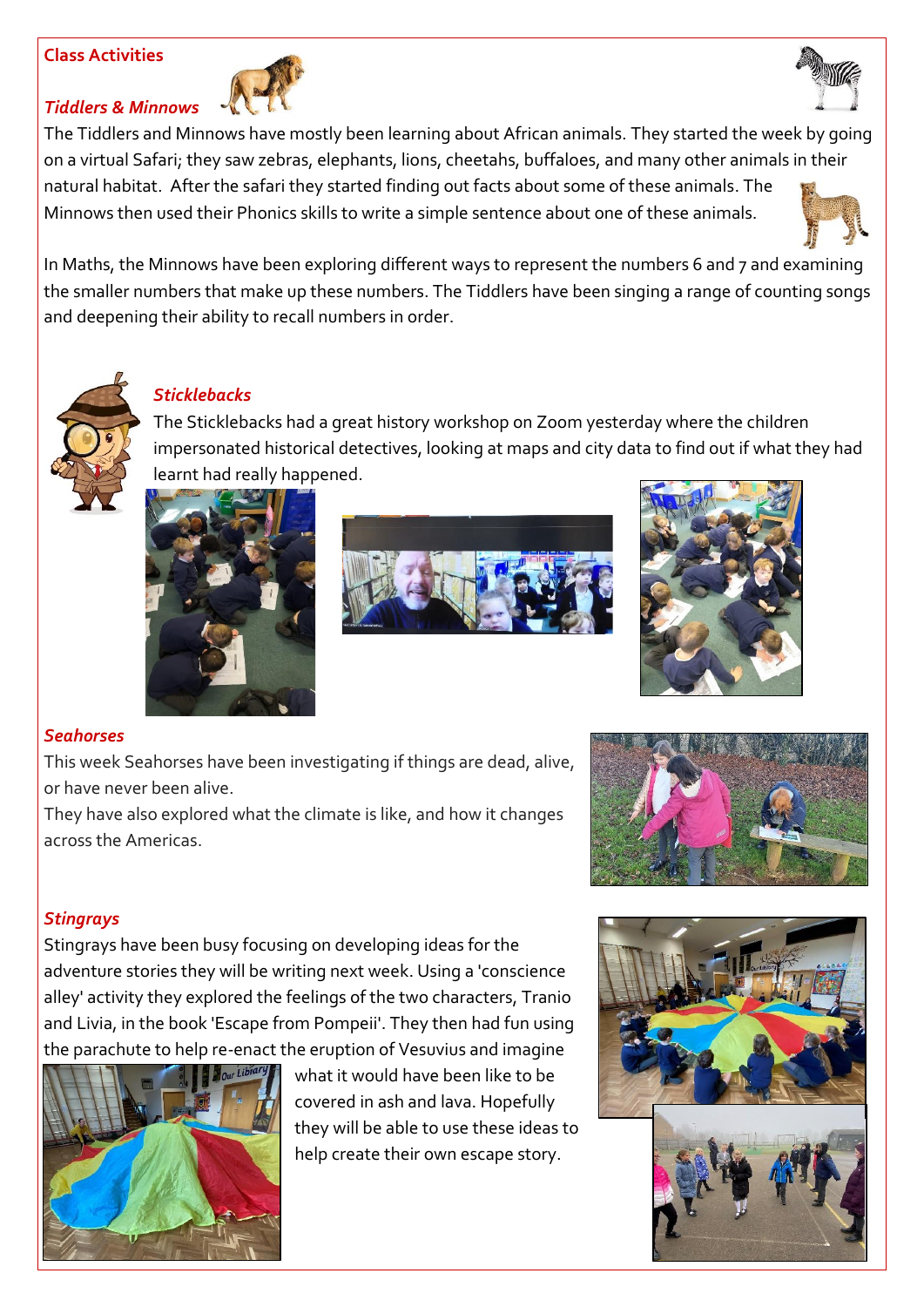#### **Class Activities (continued)**

#### *Stingrays (continued)*



In PE they have started to develop their 'tagging' skills by playing a range of games based on 'Stuck in the Mud'.

Their Science lesson this week was rather noisy as they used instruments to create different pitches and volume. They also watched rice vibrating on a drum and found it jumped higher the smaller the drum!



#### *Sharks*

Sharks have been continuing to work with fractions in Maths this week, using their knowledge of equivalent fractions to help them find common denominators so they can add and subtract fractions and mixed numbers. Times tables facts are the key to working confidently with fractions, so all the practice Sharks have been doing with TTRockstars is really helping; keep up the TT rocking at home Sharks!

Sharks' Science lesson almost felt like one of their Forest School sessions this week, as they were applying their understanding of the solubility of different materials to make different types of mud! A solution of brown sugar dissolved in water made a watery puddle, while cocoa powder suspended in water made a muddy puddle and gritty mud was made with a heterogenous mixture of chocolate biscuits and sultanas! As you can see, Sharks have had to be resilient learning a lot of technical vocabulary to describe their concoctions!

# **'Child of the Week'**

| <b>Tiddlers</b>     | Georgia M               |
|---------------------|-------------------------|
| <b>Minnows</b>      | Max M                   |
| <b>Sticklebacks</b> | George W and Noah O     |
| <b>Seahorses</b>    | Rose K and Connie L     |
| <b>Stingrays</b>    | Harriet C-M and Chloe D |
| <b>Sharks</b>       | Adam K and Louie S      |

*Super Sentence Writers :*

| Minnows             | Max M and Ellie M     |
|---------------------|-----------------------|
| <b>Sticklebacks</b> | Elodie Z and Connor D |





*Family Group Points :* Griffin *Whole School Attendance : 95%*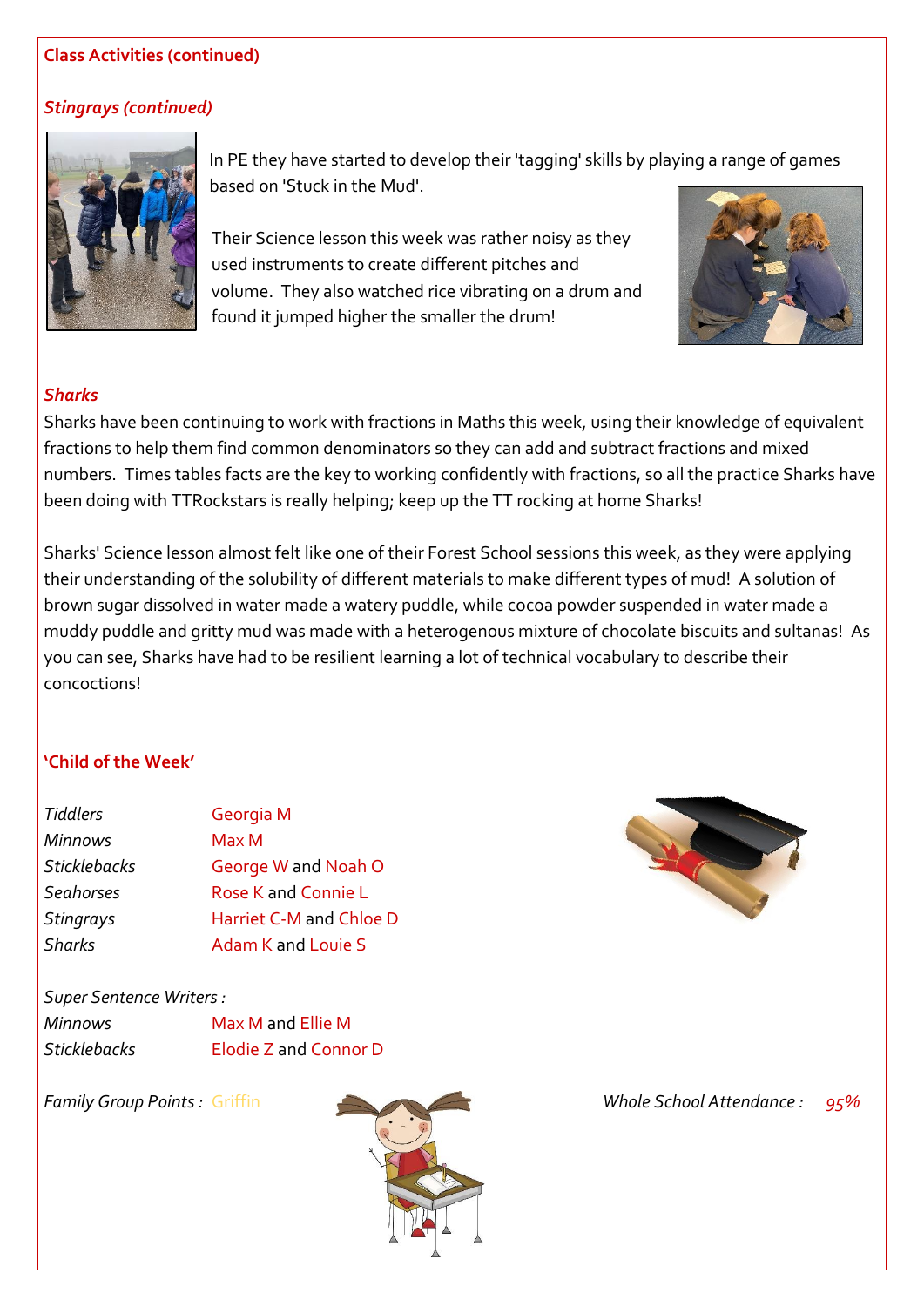#### **Year 5 and 6 Boys Football Club**

On Wednesday lunchtimes I will be running a football club for boys in Years 5 and 6; there is no need to book as any boys in these year groups will be invited to join in. We have a number of matches scheduled this term and I expect that we will have a very strong team!

# **Volunteer Reader**

We are still looking for a volunteer reader for one of the classes. It will only take one hour a week; if this is something that you could and would like to do please come in and speak to Julie in the office. You will require a DBS and a couple of references but we can help you with these. Reading is so important and there is just not enough time to hear every child read in each class so we would appreciate any offers.

# **Parent/Teacher Evenings**

Parent and carer meetings with teachers are coming up in March. We are hoping that, with further lifting of regulations, we can have face-to-face meetings in school so that you are able to speak directly to teachers and also view your child(ren)'s books. These would all be held in the school hall where there is plenty of space. An online poll will be sent to you shortly to see whether virtual or personal meetings would be preferred and we do ask that you respond to this; it will only involve the click of a button. Thank you for your support.

# **News from FoFS**

You may have seen a form for 100 Club in your child's bookbag. Please support FoFS – the more numbers taken, the more winnings each month!

Do look out for more exciting events coming up………

I hope that you all enjoy the weekend.

Kind regards,

**Jon Hart** *Headteacher*



*Tuesdays – 3.30 to 4.30pm* Football Club (Adam Bradley) Years 2 - 6 *Wednesdays – 3.30 to 4.15pm* Sewing Circle Club Years 4 - 6 *Wednesday Lunchtimes* Boys Football Club Years 5 - 6 *Thursdays – 3.30 to 4.15pm* MultiSports Club (Premier) Years 1 - 3





**ATHE DRAW IS DONE AT THE END OF EVERY MONTH** COSTS YOU E2 PER NUMBER PER MONTH (E24 PER YEAR)<br>TOPEN TO ALL INCLUDING GRANDPARENTS, AUNTS AND UNCLES!

ONE LUCKY WINNER EVERY MONTH WINS

THE BEST BIT ... IT RAISES VALUABLE FUNDS FOR OUR SCHOOL TO JOIN OR FOR MORE INFORMATION CONTACT FOFS@FRITWELL.OXON.SCH.UK